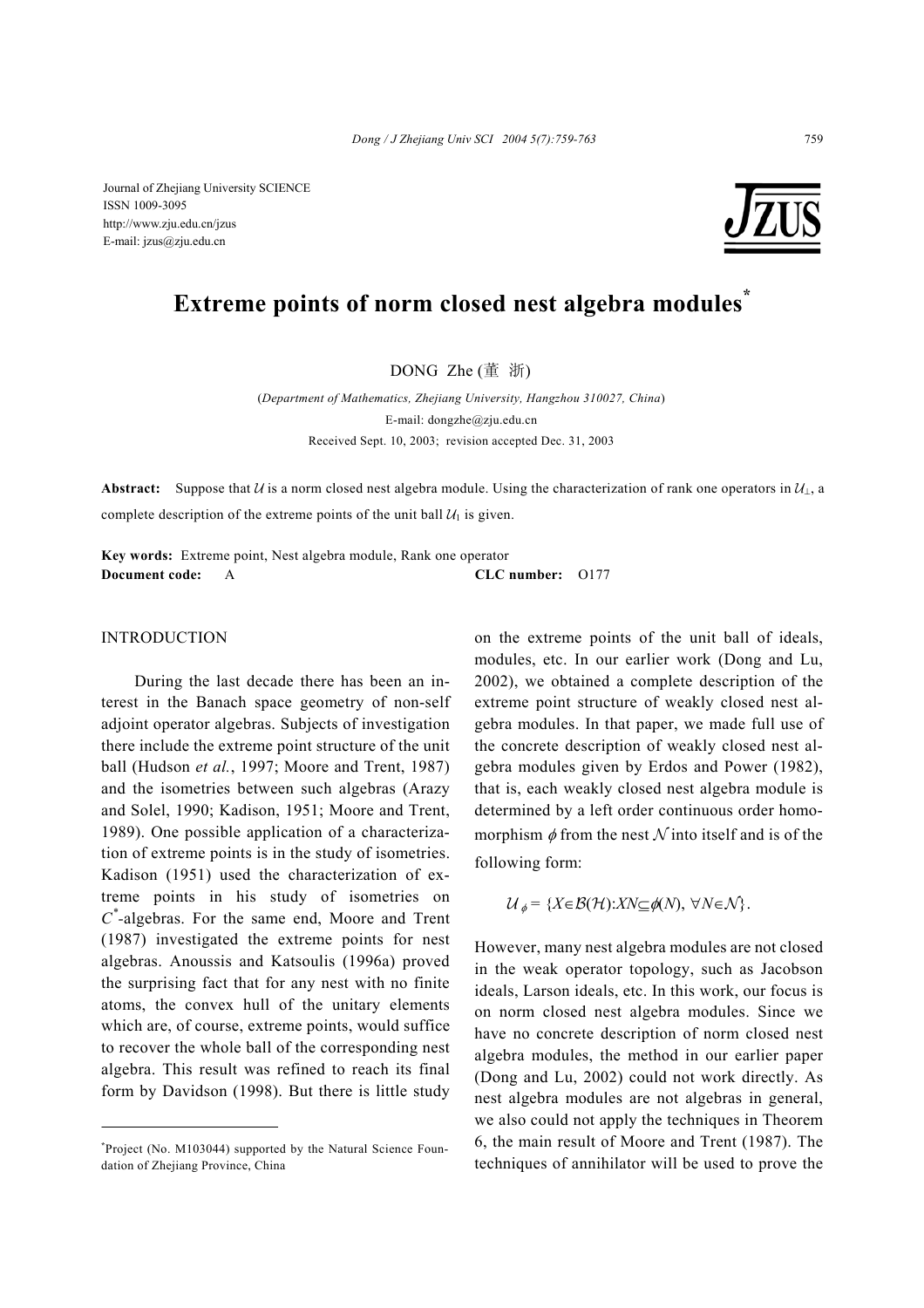main result in this paper.

Let us introduce some notation and terminology. Throughout this paper,  $H$  represents a complex separable infinite-dimensional Hilbert space,  $\mathcal{B}(\mathcal{H})$  the algebra of bounded operators on  $\mathcal{H}$ ,  $\mathcal{K}(\mathcal{H})$ the ideal of all compact operators on  $H$ , and  $\mathcal{F}(\mathcal{H})$ the set of finite rank operators on  $H$ . A nest  $N$  is a chain of closed subspaces of Hilbert space  $H$  containing (0) and  $H$  which is complete in the sense that it is closed under arbitrary intersections and arbitrary closed spans. If  $N$  is an element of a nest  $N$ , then  $N = √$  { $L ∈ N$ : $L < N$ }. Clearly  $N ∈ N$  and  $N ≤ N$  (If  $N \neq N$ , *N* is the immediate predecessor of *N*). Similarly we define  $N_{+}$  (the immediate successor of *N* if  $N \neq N_+$ ). If N is a nest, then the nest algebra *Alg*( $\mathcal{N}$ ) is the set of all operators *T* such that  $TN\subseteq N$ for every element  $N$  in  $N$ .

Suppose that  $\phi: N \rightarrow \phi(N)$  is an order homomorphism of  $\mathcal N$  into itself (that is,  $N \leq N'$  implies  $\phi(N)$ )  $\leq \phi(N')$ ). Then the set

$$
\mathcal{U}_{\phi} = \{ X \in \mathcal{B}(\mathcal{H}) : XN \subseteq \phi(N), \ \forall N \in \mathcal{N} \}
$$

is clearly a weakly closed subset of  $\mathcal{B}(\mathcal{H})$  and is easily seen to be a two sided *Alg*(N)-module. For each *N*∈N, define

and

$$
\phi_{\sim}(N)=\vee\{N';\phi(N')\leq N\}.
$$

 $\phi_*(N)=\wedge \{\phi(N'): N'>N\};$ 

Since N is complete,  $\phi_*(N)$  and  $\phi_*(N)$  are in N.

If x and y are nonzero vectors in  $H$ , we define the rank one operator *x*⊗*y* by

$$
(x\otimes y)(z)=(z, y)x, \forall z\in\mathcal{H}.
$$

The following lemma is the Lemma 1.2 in Erdos and Power (1982).

**Lemma 1** Let  $\mathcal{U}_{\phi} = \{X \in \mathcal{B}(\mathcal{H}): XN \subseteq \phi(N), \forall N \in \mathcal{N}\},\$ where  $\phi$  is an order homomorphism of  $N$  into  $N$ , then the following are equivalent:

- 1) The rank-one operator  $e \otimes f \in \mathcal{U}_{\phi}$ ;
- 2) There exists *N*∈N, such that *e*∈*N* and

*f*∈ $\phi$ ∼ $(N)^{\perp}$ ;

3) There exists  $M \in \mathcal{N}$ , such that  $e \in \phi_*(M)$  and  $f ∈ M^{\perp}$ .

Suppose that X is a Banach space, and  $\chi^*$  the dual space of X. For  $S \subseteq \mathcal{X}$  and  $\mathcal{W} \subseteq \mathcal{X}^*$ , define

$$
\mathcal{S}^{\perp} = \{x^* \in \mathcal{X}^* : x^*(x) = 0, \forall x \in \mathcal{S}\};
$$
  

$$
\mathcal{W}_{\perp} = \{x \in \mathcal{X} : x^*(x) = 0, \forall x^* \in \mathcal{W}\};
$$

we will call  $S^{\perp}$  the annihilator of S, and  $\mathcal{W}_{\perp}$  the pre-annihilator of W.

This paper deals mainly with study on the extreme point structure of norm closed nest algebra modules  $U$ . The whole paper consists of three sections. Besides this introductory section, some auxiliary lemmas are given in Section 2. In Section 3, we characterize the extreme points of the unit ball of  $U$ .

In the following,  $U$  always means a norm closed bi-module over the nest algebra  $Alg(N)$ . A closed subspace N in the Hilbert space  $H$  will always be identified with the projection *P*(*N*) on it.

#### SOME LEMMAS

**Definition** Let  $(X, \|\cdot\|)$  be a complex normed space, and let  $X_r$  denote the closed ball with center 0 and radius *r*. For  $A \in \mathcal{X}_1$ , if  $B \in \mathcal{X}$  satisfies

$$
||A \pm B|| \le 1,
$$

then we will say that  $B$  is a contractive perturbation of *A*.

**Lemma 2** Let  $(X, \|\cdot\|)$  be a complex normed space, and let  $A \in \mathcal{X}_1$ . Then *A* is not an extreme point of  $X_1$  if and only if *A* has a nonzero contractive perturbation in  $X$ .

**Proof** Suppose that *B* is a nonzero contractive perturbation of *A*, then

$$
||A \pm B|| \le 1.
$$

Thus,  $A \pm B \in \mathcal{X}_1$  and  $A = \frac{(A+B)+(A-B)}{2}$  $A = \frac{(A+B)+(A-B)}{2}, A \neq A+B,$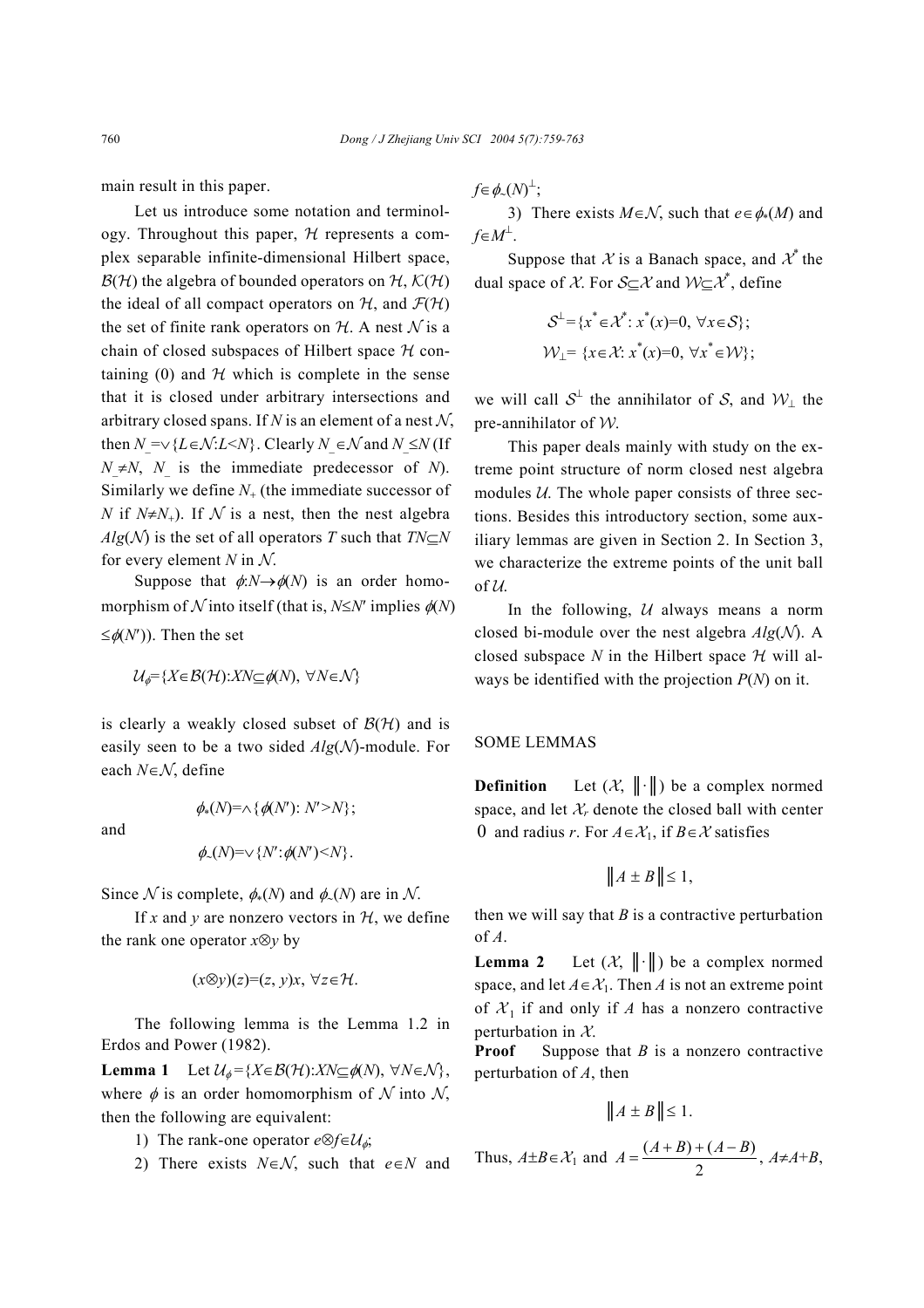*A*≠*A*−*B*. Hence *A* is not an extreme point of  $X_1$ .

Suppose, on the contrary, that *A* is not an extreme point of  $\mathcal{X}_1$ . Thus, there exist *C*, *D*∈ $\mathcal{X}_1$  such

that  $A = \frac{C+D}{2}$ ,  $A \neq C$ ,  $A \neq D$ . Setting  $B = \frac{C-D}{2}$  $\neq 0$ , we have

$$
||A \pm B|| \le 1.
$$

So *B* is a nonzero contractive perturbation of *A*.

**Lemma 3** Suppose that *A*,  $B \in \mathcal{B}(\mathcal{H})$ ,  $||A|| \le 1$  and that  $||A \pm B|| \le 1$ . Then there exist bounded operators *S* and *T* such that *B*=*S*  $(I - A^*A)^{\frac{1}{2}}$  and  $B = (I - AA^*)^{\frac{1}{2}}T$ . **Proof** By the proof of Lemma 1 in Moore and Trent (1987).

The following lemma belongs to Anoussis and Katsoulis (1996b).

**Lemma 4** Let  $A \in \mathcal{B}(\mathcal{H})_1$  and  $X \in \mathcal{B}(\mathcal{H})_1$ , then 2

$$
||A \pm (I - AA^*)^{\frac{1}{2}} X (I - A^* A)^{\frac{1}{2}}|| \le 1.
$$

**Lemma 5** Let  $A \in \mathcal{B}(\mathcal{H})_1$ , and suppose that *B* is a nonzero contractive perturbation of *A*. For any *Y*∈  $\mathcal{B}(\mathcal{H})$ , there exists a nonzero complex number  $\lambda_Y$ such that  $\lambda_Y B Y B$  is also a contractive perturbation of *A*. Moreover, *A* has a nonzero contractive perturbation of the form  $(I - AA^*)^{\frac{1}{2}} X(I - A^*A)^{\frac{1}{2}}$  with X an operator in  $\mathcal{B}(\mathcal{H})$ .

**Proof** By Lemma 3, there exist operators *S* and *T* for which *B*=  $S(I - A^*A)^{\frac{1}{2}} = (I - AA^*)^{\frac{1}{2}}T$ . Thus

$$
BYB = (I - AA^*)^{\frac{1}{2}} TYS (I - A^*A)^{\frac{1}{2}}.
$$

If we choose  $\lambda_Y$  such that  $\|\lambda_Y TYS\| \leq 1/2$ , then the first statement follows Lemma 4. Set  $Y = B^*$ . Since *B*≠0, we have *BB*<sup>\*</sup>*B*≠0. Thus, there exists some operator *X* such that  $(I - AA^*)^2 X (I - A^*A)^2$  is a nonzero contractive perturbation of *A*.

For a norm closed nest algebra module  $U$ , we define an order homomorphism  $\tau$  from  $\mathcal N$  into  $\mathcal N$ :

$$
\tau(N) = [\mathcal{U} N], \ \forall N \in \mathcal{N}.
$$

Also, we let  $\mathcal{U}_{\tau}$  be the weakly closed nest algebra module determined by the order homomorphism  $\tau$ . The following lemma (Erdos and Power, 1982) is essential to our paper.

**Lemma 6** Suppose that  $U$  is a norm closed nest algebra module. Then U and  $U_{\tau}$  contain the same set of rank one operators.

**Proposition 1** Let  $\mathcal{U}$  be a norm closed nest algebra module. Then, a rank one operator  $x \otimes y \in \mathcal{U}_\perp$  if and only if, for some  $N \in \mathcal{N}$ ,  $x \in \mathcal{N}$  and  $y \in \tau(N)^{\perp}$ .

**Proof** Suppose that  $x \otimes y \in \mathcal{U}_1$ . Set  $N = [Alg(\mathcal{N})x]$ . Thus *N*∈*LatAlg*(N)=N, and

$$
\tau(N)=[\mathcal{U}N]=[\mathcal{U}[Alg(\mathcal{N})x]]=[\mathcal{U}x].
$$

For any  $T \in \mathcal{U}$ , since  $x \otimes y \in \mathcal{U}$ , we have that

$$
0 = tr(T(x \otimes y)) = (Tx, y).
$$

This shows that  $y \in [\mathcal{U}x]$ <sup> $\perp = \tau(N)^{\perp}$ .</sup>

Conversely, suppose that there exists an element *N*∈*N* such that  $x \in N$  and  $y \in \tau(N)^{\perp}$ . For any *T*  $\in \mathcal{U}$ , it follows from the definition of  $\tau(N)$  that  $\tau(N)^{\perp}TN = 0$ . Hence,

$$
tr(T(x\otimes y))=tr(TN(x\otimes y)\,\pi(N)^{\perp})
$$
  
=  $tr(\pi(N)^{\perp}TN(x\otimes y))=0.$ 

This shows that  $x \otimes y \in \mathcal{U}_\perp$ .

### EXTREME POINTS OF THE UNIT BALL OF  $U$

In this section, we will characterize the extreme points of the unit ball of  $U$ .

**Proposition 2** Suppose that  $U$  is a norm closed nest algebra module, and that  $B \in \mathcal{B}(\mathcal{H})$ . If  $BXB=0$ for every rank one operator *X* in  $\mathcal{U}_\perp$ , then there exists an element  $N_0 \in \mathcal{N}$  such that  $B = \tau_*(N_0)B N_0^{\perp}$ .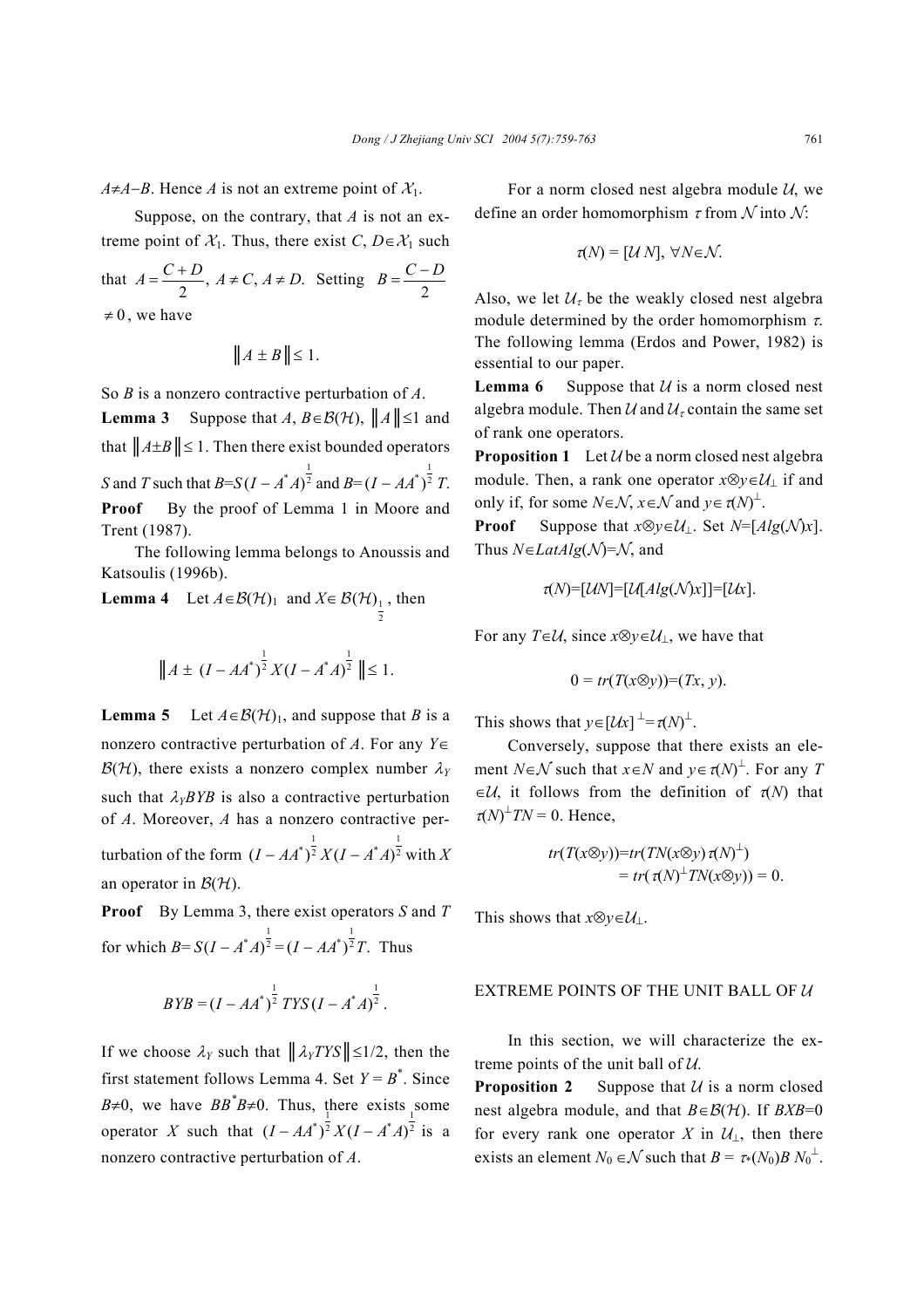**Proof** For any  $N \in \mathcal{N} \setminus \{0\}$ , if  $B|_N \neq 0$ , we may choose *x*∈*N* with *Bx*≠0. If  $\tau$  (*N*)= $\mathcal{H}$ ,  $B^*|_{\tau(N)^{\perp}}=0$ . If  $\tau$  (*N*)≠ $\mathcal{H}$ , for any nonzero  $y \in \tau(N)^{\perp}$ , it follows from Proposition 1 that the rank one operator  $x \otimes y \in \mathcal{U}_\perp$ . Hence,

$$
Bx \otimes B^*y = B(x \otimes y)B = 0.
$$

We obtain  $B^*y=0$  and  $B^*|_{\tau(N)^{\perp}}=0$ . Therefore, for any  $N \in \mathcal{N}$ , either  $B|_N=0$  or  $B^*|_{\tau(N)^{\perp}}=0$ .

Set

$$
N_0 = \vee \{ N' \in \mathcal{N} : B|_{N'} = 0 \}
$$

Thus,

$$
B|_{N_0} = 0
$$
 and  $B|_{N'} \neq 0 \quad \forall N' > N_0$ .

So

$$
B = B N_0^{\perp}
$$
 and  $B^*|_{\tau(N)^{\perp}} = 0$ ,  $\forall N' > N_0$ 

Thus, for any  $N' > N_0$ , we have  $B^* = B^* \tau(N')$  and  $B =$  $\tau(N')B$ . So,

$$
B = \tau(N') B N_0^{\perp}, \ \forall N' > N_0.
$$

Following the definition of  $\tau*(N_0)$ , we obtain *B*=  $\tau*(N_0)BN_0^{\perp}$  by taking the limit in the above equation.

**Proposition 3** Suppose that  $U$  is a norm closed nest algebra module. If  $A \in U_1$  and  $A$  is not an extreme point in  $U_1$ , then there exists in U a rank one contractive perturbation of *A*.

**Proof** By Lemma 2, there exists a nonzero operator  $B$  in  $U$  such that

$$
\|A \pm B\| \leq 1.
$$

Hence by Lemma 5, for any  $X \in U_1$ , there exists a nonzero complex number  $\lambda_X$  such that

$$
\|A \pm \lambda_X B X B\| \leq 1.
$$

If there is a rank one operator  $X=x\otimes y \in U_1$  such that  $\lambda_X B X B \neq 0$ , we will prove that the rank one operator <sup>λ</sup>*XBXB*∈U.

It follows from Proposition 1 that there exists

*N*<sup>0</sup>∈*N* such that  $x \in N_0$  and  $y \in \tau(N_0)^{\perp}$ . For any  $N \in \mathcal{N}$ , we consider separately two cases.

**Case 1** *N*≤*N*<sub>0</sub>. We have  $\tau(N) \leq \tau(N_0)$ , and  $BN \subset \tau(N)$  $\subset \tau(N_0)$ . Hence

$$
\lambda_X B X B N = \lambda_X B N_0 (x \otimes y) \tau(N_0)^{\perp} B N
$$
  
\n
$$
\subseteq \lambda_X B N_0 (x \otimes y) \tau(N_0)^{\perp} \tau(N_0) = (0) \subseteq \tau(N).
$$

**Case 2** *N*>*N*<sub>0</sub>. We have  $\tau(N) \ge \tau(N_0)$ , so

$$
\lambda_X B X B N = \lambda_X B N_0 (x \otimes y) \pi (N_0)^{\perp} B N
$$
  
\n
$$
\subseteq B N_0 \subseteq \pi (N_0) \subseteq \pi (N).
$$

By Case 1 and Case 2, we obtain that  $\lambda_X B X B N$ ⊆τ(*N*), for any *N*∈N. Hence the rank one operator  $\lambda_X B X B \in \mathcal{U}$ , and  $\lambda_X B X B$  is a rank one contractive perturbation of  $A$  in  $U$ .

Suppose, on the contrary, that *BXB*=0 for each rank one *X* in  $U_1$ . By Proposition 2, there exists an element  $N_0 \in \mathcal{N}$  such that

$$
B = \tau_*(N_0) B N_0^{\perp}.
$$

Since  $B\neq 0$ , we may choose a nonzero vector *x* with *Bx*≠0. Likewise, we may choose a nonzero vector *y* with  $B^*y \neq 0$ . Therefore, the rank one operator  $C = B(x \otimes y)B = Bx \otimes B^*y \neq 0$  and by Lemma 1 and Lemma 6, we have

$$
C=B\left(x\otimes y\right)B=\tau*(N_0)B(x\otimes y)BN_0^{\perp}\in\mathcal{U}.
$$

It follows from Lemma 5 that there exists a nonzero complex number  $\lambda_{x\otimes y}$  such that  $\lambda_{x\otimes y}C$  is a rank one contractive perturbation of  $A$  in  $U$ . The proof is complete.

Now we are in a position to characterize the extreme point structure of  $U_1$  completely.

**Theorem 1** Suppose that  $U$  is a norm closed nest algebra module. If  $A \in U_1$ , then *A* is an extreme point in  $U_1$  if and only if for any  $N \in \mathcal{N}$ , either

> *N*∩*ran*  $(I - AA^*)^{\frac{1}{2}} = (0)$

$$
\tau_{2}(N)^{\perp}\cap\text{ran}(I-A^*A)^{\frac{1}{2}}=(0).
$$

or